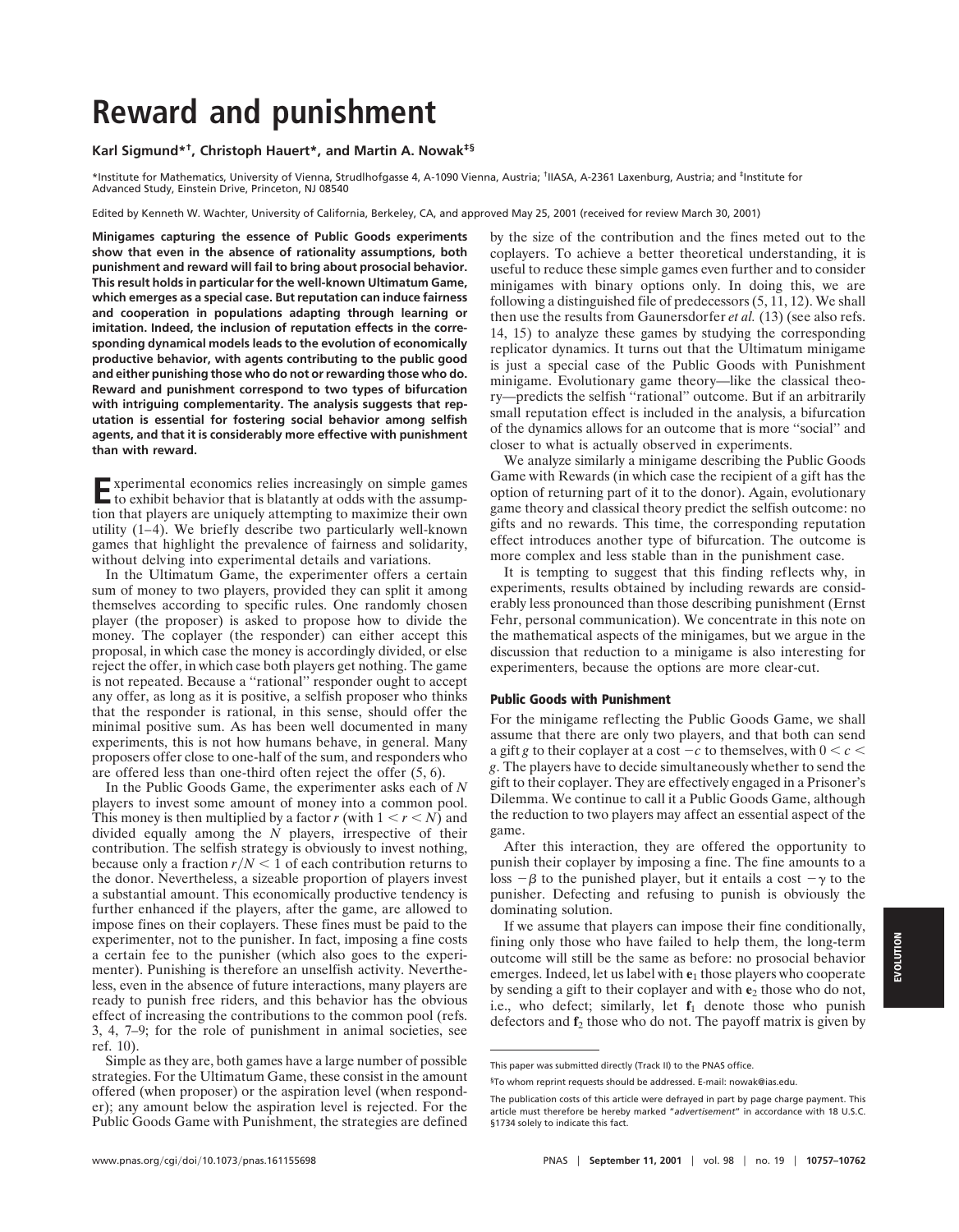

$$
\begin{array}{ccc}\n\mathbf{f}_1 & \mathbf{f}_2 \\
\mathbf{e}_1 & -c, g & -c, g \\
\mathbf{e}_2 & -\beta, -\gamma & 0, 0\n\end{array}
$$
\n[1]

Here, the first number in each entry is the payoff for the corresponding row player and the second number, for the column player.

For the minigame corresponding to the Ultimatum Game, we normalize the sum to be divided as 1 and assume that proposers have to decide between two offers only, high and low. Thus proposers have to choose between option **e**<sup>1</sup> (high offer *h*) and **e**<sub>2</sub> (low offer *l*) with  $0 < l < h < 1$ . Responders are of two types, namely **f**<sub>1</sub> (accept high offers only) and **f**<sub>2</sub> (accept every offer). In this case, the payoff matrix is

$$
\begin{array}{ccc}\n & \mathbf{f}_1 & \mathbf{f}_2 \\
\mathbf{e}_1 & 1-h, h & 1-h, h \\
\mathbf{e}_2 & 0, 0 & 1-l, l\n\end{array}
$$
\n[2]

# **A Minicourse on Minigames**

More generally, let us assume that players are in two roles, I and II, such that players in role I interact only with players in role II and vice-versa. Let there be two possible options,  $e_1$  and  $e_2$ , in role I, and  $f_1$  and  $f_2$  in role II, and let the payoff matrix be

$$
\begin{array}{ccc}\n & \mathbf{f}_1 & \mathbf{f}_2 \\
\hline\n\mathbf{e}_1 & A, a & B, b \\
\mathbf{e}_2 & C, c & D, d\n\end{array}
$$
\n[3]

If players find themselves in both roles, their strategies are  $G_1$  =  $e_1f_1$ ,  $G_2 = e_2f_1$ ,  $G_3 = e_2f_2$  and  $G_4 = e_1f_2$ . Therefore we obtain a symmetric game, and the payoff for a player using **G***<sup>i</sup>* against a player using  $\mathbf{G}_i$  is given by the  $(i, j)$ -entry of the matrix

$$
M = \begin{pmatrix} A+a & A+c & B+c & B+a \\ C+a & C+c & D+c & D+a \\ C+b & C+d & D+d & D+b \\ A+b & A+d & B+d & B+b \end{pmatrix}.
$$
 [4]

For instance, a  $G_1$  player meeting a  $G_3$  opponent plays  $e_1$  against the opponents  $f_2$  and obtains *B* and plays  $f_1$  against the opponents **e**2, which yields *c*. In the Public Goods with Punishment minigame, the two roles are that of potential donor and potential punisher, and both players play both roles. In the Ultimatum Game, a player plays only one role and the coplayer the other,

**Fig. 1.** Public Goods with Punishment but without Reputation. Dynamics on the four faces of the simplex *S*<sup>4</sup> and on the invariant manifold  $W_K$  with  $K = 1$ . The edge  $G_1G_4$  is line of fixed points. On **G**1**Q**, they are stable (filled circles) and on **QG**<sup>4</sup> unstable (open circles). In addition, there are two saddle points **P** and **F** on the edges **G**1**G**<sup>3</sup> and **G**2**G**4. The social state **G**<sup>1</sup> (donations and punishment) and the asocial state **G**<sup>3</sup> (no gifts, no punishment) are both stable. However, random shocks eventually drive the system to the asocial equilibrium **G**<sub>3</sub>. Parameters:  $c = 1$ ,  $g = 3$ ,  $\beta = 2$ ,  $\gamma = 1$ ,  $\mu = \nu = 0$ .

but because they find themselves with equal probability in one or the other role, we only have to multiply the previous matrix with the factor  $1/2$  to get the expected payoff values. We shall omit this factor in the following.

We turn now to the standard version of evolutionary game theory, where we consider a large population of players who are randomly matched to play the game. We denote by  $x_i(t)$  the frequency of strategy  $G_i$  at time  $t$  and assume that these frequencies change according to the success of the strategies. Thus the state  $\mathbf{x} = (x_1, x_2, x_3, x_4)$  (with  $x_i \geq 0$  and  $\Sigma x_i = 1$ ) evolves in the unit simplex  $S_4$ . The average payoff for strategy  $G_i$ is  $(Mx)$ . We shall assume a particularly simple learning mechanism and postulate that the rate according to which a **G***i*-player switches to strategy  $G_j$  is proportional to the payoff difference  $(Mx)$ <sup>*j*</sup> -  $(Mx)$ <sup>*j*</sup> (and is 0 if the difference is negative). We then obtain the replicator equation (14, 16, 17),

$$
\dot{x}_i = x_i [(M\mathbf{x})_i - \bar{M}], \tag{5}
$$

for  $i = 1, 2, 3, 4$ , where  $\overline{M} = \sum x_i (Mx)_i$  is the average payoff in the population. It is well known that the dynamics does not change if one modifies the payoff matrix  $M$  by replacing  $m_{ij}$  by  $m_{ij}$  –  $m_{1j}$ . Thus, we can use, instead of Eq. 4, the matrix

$$
M = \begin{pmatrix} 0 & 0 & 0 & 0 \\ R & R & S & S \\ R+r & R+s & S+s & S+r \\ r & s & s & r \end{pmatrix},
$$
 [6]

where  $R = C - A$ ,  $r = b - a$ ,  $S = D - B$  and  $s = d - c$ . Alternatively, we could have normalized the payoff matrix (Eq. **3**) to

$$
\begin{array}{ccc}\n & \mathbf{f}_1 & \mathbf{f}_2 \\
\mathbf{e}_1 & 0, 0 & 0, r \\
\mathbf{e}_2 & R, 0 & S, s\n\end{array}
$$
\n[7]

The matrix *M* has the property that  $m_{1j} + m_{3j} = m_{2j} + m_{4j}$  for each *j*, so that  $(Mx)_1 + (Mx)_3 = (Mx)_2 + (Mx)_4$  for all **x**. From this equality follows that  $(x_1x_3)/(x_2x_4)$  is an invariant of motion for the replicator dynamics: the value of this ratio remains unchanged along every orbit. Hence the interior of the state simplex  $S_4$  is foliated by the invariant surfaces  $W_K = \{ \mathbf{x} \in S_4 :$  $x_1x_3 = Kx_2x_4$ , with  $0 \le K \le \infty$ . Each such saddle-like surface is spanned by the frame  $G_1 - G_2 - G_3 - G_4 - G_1$  consisting of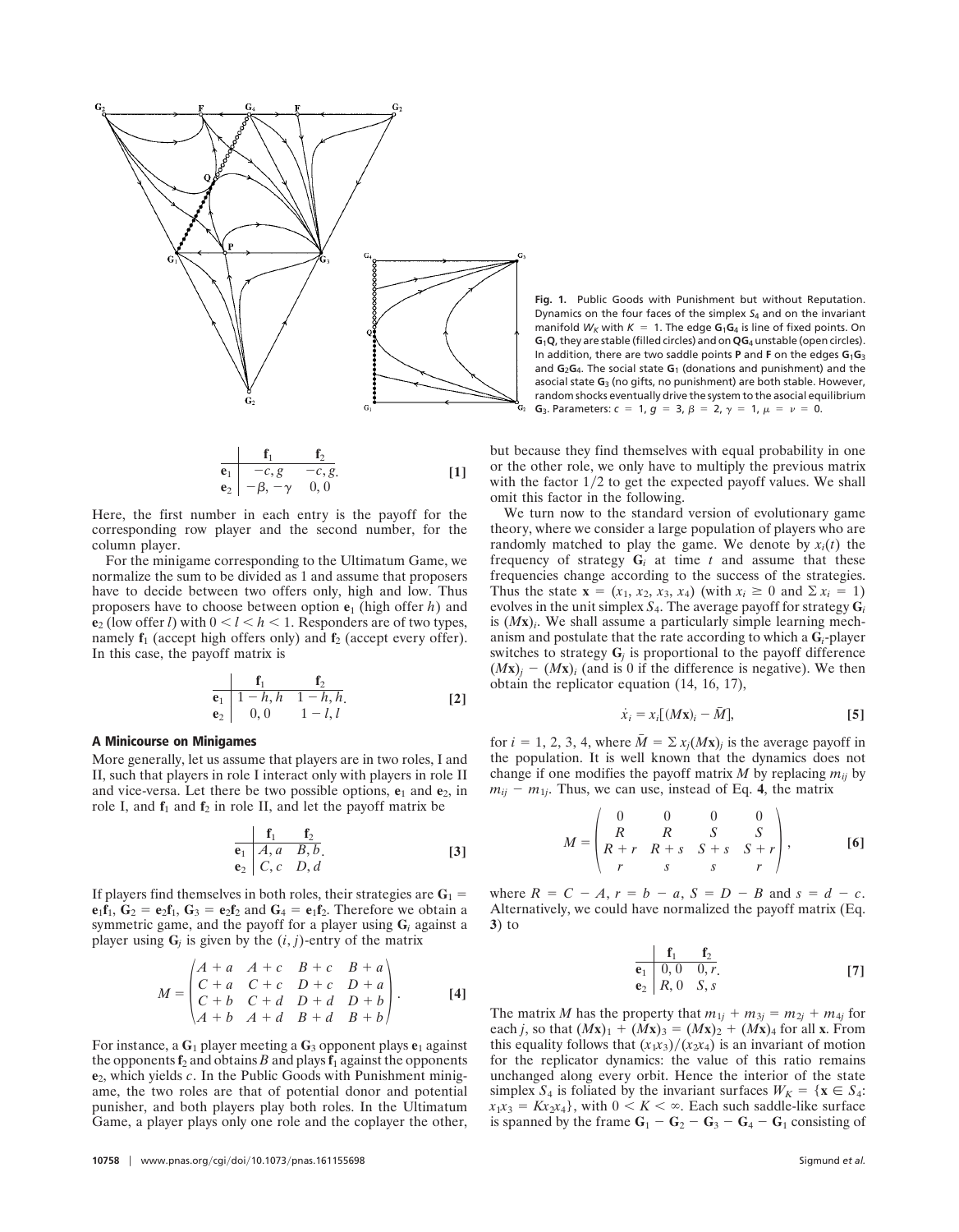

four edges of *S*4. The orientation of the flow on these edges can easily be obtained from the previous matrix. For instance, if  $R =$ 0, then the edge  $\mathbf{G}_1\mathbf{G}_2$  consists of fixed points. If  $R > 0$ , the flow points from  $G_1$  towards  $G_2$  ( $G_2$  dominates  $G_1$  in the absence of the other strategies), and conversely from  $\mathbf{G}_2$  to  $\mathbf{G}_1$  if  $R < 0$ . Similarly, the orientation of the edge  $G_2G_3$  is given by the sign of *s*, that of  $G_3G_4$  by the sign of *S*, and that of  $G_4G_1$  by the sign of *r*.

Generically, the parameters *R*, *S*, *r*, and *s* are nonzero. Therefore we have 16 orientations of  $G_1G_2G_3G_4$ , which, by symmetry, can be reduced to 4. In Gaunersdorfer *et al.* (13), all possible dynamics for the generic case have been classified.

### **Public Goods with Punishment and Ultimatum Minigames**

If we apply this to the Public Goods with Punishment minigame, we find  $R = c - \beta$ ,  $S = c$ ,  $r = 0$ , and  $s = \gamma$ . For the Ultimatum minigame, we get  $R = -(1 - h)$ ,  $S = h - l$ ,  $r = 0$ , and  $s = l$ .

In fact, the Ultimatum minigame is a Public Goods minigame, with  $l = \gamma$ ,  $\beta = 1 - l$ , and  $g = c = h - l$ . Intuitively, this rejection simply means that in the Ultimatum minigame, the gift consists in making the high instead of the low offer. The benefit to the recipient (i.e., the responder)  $h - l$  is equal to the cost to the donor (i.e., the proposer). The punishment consists in refusing the offer. This costs the responder the amount *l* (which had been offered to him) and punishes the proposer by the amount  $1$ *l*, which can be large if the offer has been dismal.

We can therefore concentrate on the Public Goods minigame. Note that it is nongeneric (*r* is zero), because the punishment option is excluded after a cooperative move (and in the Ultimatum minigame, no responder rejects the high offer).

In the interior of  $S_4$  (more precisely, whenever  $x_2 > 0$  or  $x_3 >$ 0) we have  $(Mx)_4 > (Mx)_1$ , and hence  $x_4/x_1$  is increasing. Similarly,  $x_3/x_2$  is increasing. Therefore, there is no fixed point in the interior of  $S_4$ . Thus the fixed points in  $W_K$  are the corners  $G_i$  and the points on the edge  $G_1G_4$ . To check which of these are Nash equilibria, it is enough to check whether they are saturated. We note that a fixed point **z** is said to be saturated if  $(Mz)$ <sup>*i*</sup>  $\leq \bar{M}$ for all *i*, with  $z_i = 0$ .  $\mathbf{G}_3$  is saturated;  $\mathbf{G}_2$  is not. A point **x** on the edge  $G_1G_4$  is saturated whenever  $(Mx)_3 \leq [x_1(Mx)_1 + (1$  $x_1$ )(*M***x**)<sub>4</sub>], i.e., whenever  $x_1 \ge c/\beta$  (using  $(Mx)_4 = (Mx)_1$ ). The condition  $(Mx)_2 \leq M$  reduces to the same inequality. Thus if  $c >$  $\beta$ ,  $\mathbf{G}_3$  is the only Nash equilibrium. This case is of little interest.

From now on, we restrict our attention to the case  $c < \beta$ : the fine costs more than the cooperative act. We note that this inequality is always satisfied for the Ultimatum minigame and for public transportation. We denote the point  $(c/\beta, 0, 0, (\beta - c)/$  $\beta$ ) with **Q** and see that the closed segment **QG**<sub>1</sub> consists of Nash equilibria.

**Fig. 2.** Invariant manifold  $W_K$  for  $K = 1$  in the simplex *S*<sub>4</sub>. Without reputation ( $\mu = \nu = 0$ ), the line of fixed points *L* intersects  $S_4$  in *Q*. With reputation ( $\mu > 0$ and/or  $\nu > 0$ ), *L* runs through the interior of *S*<sub>4</sub> and intersects  $W_K$  in **m**. The graphs refer to the punishment scenario, but in the case of reward, an analogous bifurcation occurs on the edge G<sub>2</sub>G<sub>3</sub>.

In this case,  $R < 0$ , and the orientation of the edges of  $W_K$  is given by Fig. 1. On the edge **G**2**G**4, there exists another fixed point **F** =  $(0, c/(\beta + \gamma), 0, (\beta + \gamma - c)/(\beta + \gamma))$ . It is attracting on the edge and in the face **G**2**G**4**G**<sup>1</sup> but repelling on the face  $G_2G_4G_3$ . Finally, there is also a fixed point on the edge **G**<sub>1</sub>**G**<sub>3</sub>, namely the point **P** =  $((c + \gamma)/(\beta + \gamma), 0, (\beta - c)/\gamma)$  $(\beta + \gamma)$ , 0). It is attracting in the face spanned by that edge and **G**<sup>2</sup> but repelling in the face spanned by that edge and **G**4. In the absence of other strategies, the strategies **G**<sup>1</sup> and **G**<sup>3</sup> are bistable. The strategy  $G_1$  is risk dominant (i.e., it has the larger basin of attraction) if  $2c < \beta - \gamma$ . We note that in the special case of the Ultimatum minigame, this reduces to the condition  $h < 1/2$ .

Apart from  $\mathbf{G}_3$  and the segment  $\mathbf{Q}\mathbf{G}_1$ , there are no other Nash equilibria. Depending on the initial condition, orbits in the interior of  $S_4$  converge either to  $G_3$  or to a Nash equilibrium on **QG**1. Selective forces do not act on the edge **G**1**G**4, because it consists of fixed points only. But the state **x** fluctuates along the edge by neutral drift (reflecting random shocks of the system). Random shocks will also introduce occasionally a minority of a missing strategy. If this happens while **x** is in **QG**1, selection will send the state back to the edge, but a bit closer to **Q** (because  $x_4/x_1$  increases). Once the state has reached the segment  $\mathbf{Q}G_4$ and a minority of **G**<sup>3</sup> is introduced by chance, this minority will be favored by selection and eventually become fixed in the population. Thus in spite of the segment of Nash equilibria, the asocial state  $G_3$  will get established in the long run. This result plays the central role in Nowak *et al.* (18).

## **Bifurcation Through Reputation**

In the Ultimatum Game and the Public Goods Game, experiments are usually performed under conditions of anonymity. The players do not know each other and are not supposed to interact again. But let us now introduce a small probability that players know the reputation of their coplayer and, in particular, whether the coplayer has failed to punish a defector on some previous occasion. This reputation creates a temptation to defect.

Let us assume that with a probability  $\mu$ , cooperators ( $\mathbf{e}_1$ players) defect against nonpunishers ( $f_2$  players), i.e.,  $\mu$  is the probability that  $(i)$  the  $f_2$  type becomes known, and  $(ii)$  the  $e_1$ type decides to defect. Let us similarly assume that with a small probability  $\nu$ , defectors ( $e_2$  players) cooperate against punishers ( $f_1$  players), i.e.,  $\nu$  is the probability that (*i*) the  $f_1$  type becomes known, and (*ii*) the **e**<sup>2</sup> type decides to cooperate. The payoff matrix for this ''Public Goods with Second Thoughts'' minigame becomes

$$
\frac{\mathbf{f}_1}{\mathbf{e}_1}\n\begin{array}{c|c}\n & \mathbf{f}_1 & \mathbf{f}_2 \\
\hline\n-c, g & -c(1-\mu), g(1-\mu), \\
\mathbf{e}_2 & -(1-\nu)\beta - \nu c, -(1-\nu)\gamma + \nu g & 0, 0\n\end{array}
$$
\n[8]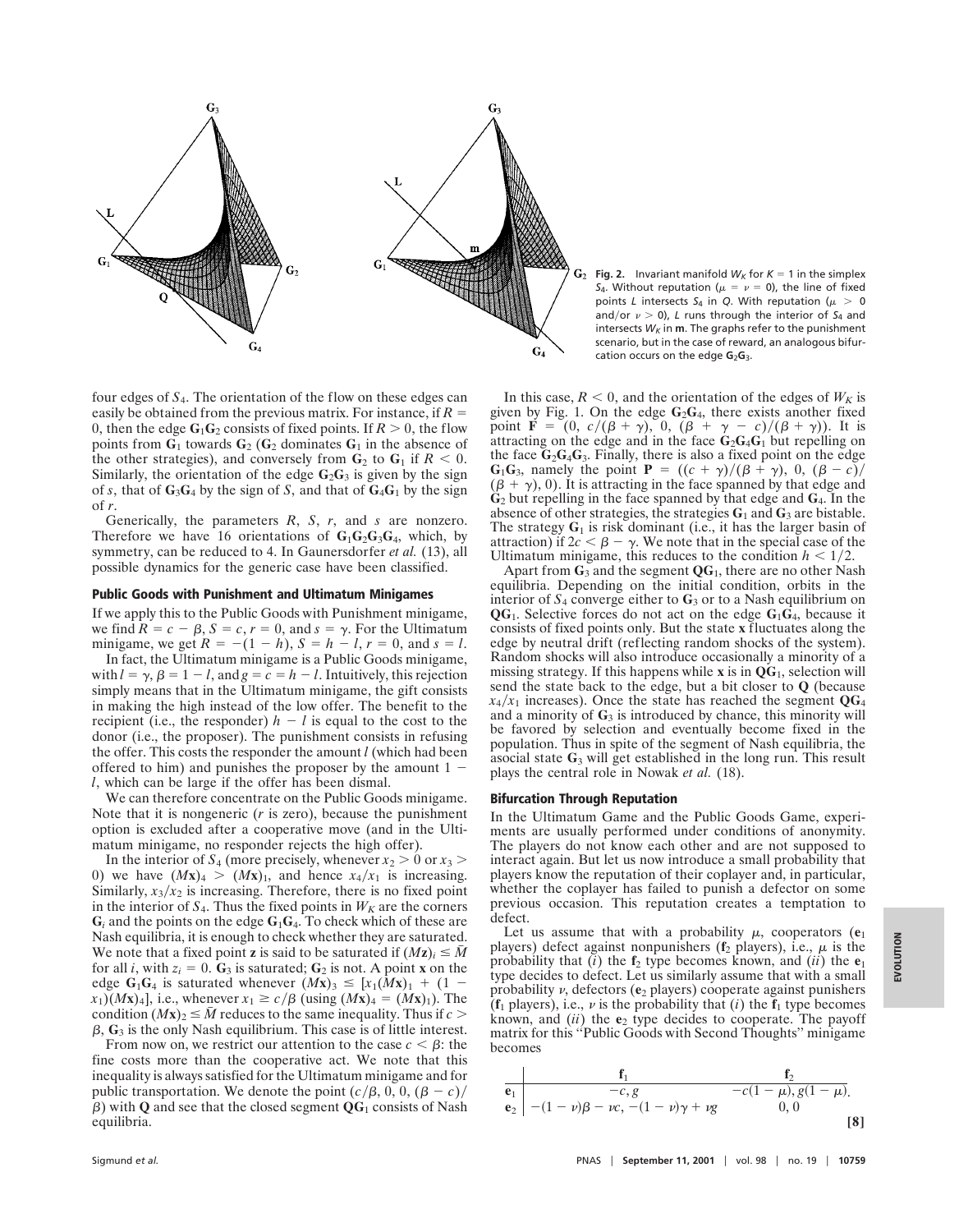

We obtain  $R = (1 - v)(c - \beta) < 0$ ,  $S = c(1 - \mu) > 0$ ,  $s = \gamma - \beta$  $\nu(g + \gamma)$ , which is positive for small  $\nu$  and  $r = -g\mu < 0$ . Thus the edge  $G_1G_4$  consists no longer of fixed points but of an orbit converging to **G**1. This is a generic situation, and we can use the results from Gaunersdorfer *et al.* (13).

The fixed points in the interior of  $S_4$  must satisfy  $(Mx)_1$  =  $(Mx)_2 = (Mx)_3 = (Mx)_4$  (and, of course,  $x_1 + x_2 + x_3 + x_4 =$ 1). There exists now a line *L* of fixed points in the interior of *S*4, satisfying  $(Mx)_1 = (Mx)_2$ , which reduces to

$$
x_1 + x_2 = S/(S - R),
$$
 [9]

and also satisfying  $(Mx)_1 = (Mx)_4$ , which reduces to

$$
x_1 + x_4 = s/(s - r).
$$
 [10]

This yields solutions in the simplex  $S_4$  if, and only if,  $RS < 0$  and  $rs < 0$ . Both conditions are satisfied for the new minigame. It is easily verified that the line of fixed points *L* is given by  $l_i = m_i +$ *p* for  $i = 1, 3$ , and  $l_i = m_i - p$  for  $\hat{i} = 2, 4$ , with *p* as parameter and

$$
\mathbf{m} = \frac{1}{(S - R)(s - r)} (S_s, -S_r, R_r, -Rs)
$$
 [11]

(see Fig. 2). Setting  $\nu = 0$  for simplicity, this yields in our case

$$
\mathbf{m} = \frac{1}{(\gamma + g\mu)(\beta + -c\mu)}
$$
  
•  $(c\gamma(1 - \mu), bc\mu(1 - \mu), b\mu(\beta - c), \gamma(\beta - c))$  [12]

and reduces for the Ultimatum minigame to

$$
\mathbf{m} = k^{-1}(l(h - l)(1 - \mu)),
$$
  
(h - l)<sup>2</sup> $\mu$ (1 - \mu), (h - l)(1 - h)\mu, l(1 - h)), [13]

with  $k = (1 - l - \mu(h - l))(l + \mu(1 - l))$ . This line passes through the quadrangle  $G_1G_2G_3G_4$  and hence intersects every  $W_K$  in exactly one point (it intersects  $W_1$  in **m**). Because  $R_r > 0$ , this point is a saddle point for the replicator dynamics in the corresponding  $W_K$  (see Fig. 3). On each surface, and therefore in the whole interior of *S*4, the dynamics is bistable, with attractors  $G_1$  and  $G_3$ . Depending on the initial condition, every orbit, with the exception of a set of measure zero, converges to one of these two attractors (see Fig. 3).

**Fig. 3.** Public Goods with Punishment and Reputation. Dynamics on the four faces of the simplex *S*<sup>4</sup> and on the invariant manifold *WK* with  $K = 1$ . Introducing reputation produces a bistable situation. Depending on the initial configuration, the system ends up either close to the asocial equilibrium **G**<sup>3</sup> or near the social equilibrium **G**1. Replacing the line of fixed points **G**1**G**<sup>4</sup> (see Fig. 1), a transversal line of fixed points *L* runs through  $S_4$  and intersects  $W_K$  in **m** (see Fig. 2). The position of **m** depends on the parameters and determines which corner, **G**<sup>1</sup> or **G**3, corresponds to the ''risk-dominant'' solution. Parameters:  $c = 1$ ,  $g = 3$ ,  $\beta = 2$ ,  $\gamma = 1$ ,  $\mu = 0.1$ ,  $\nu = 0.1$ .

For  $\mu \rightarrow 0$ , the point **m**, and consequently all interior fixed points (which are all Nash equilibria), converge to the point **Q**. At  $\mu = 0$ , we observe a highly degenerate bifurcation. The (very short) segment of fixed points is suddenly replaced by a transversal line of fixed points, namely the edge **G**1**G**4, of which one segment, namely **QG**1, consists of Nash equilibria.

Thus, introducing an arbitrarily small perturbation  $\mu$  (which is proportional to the probability of having information about the other player's punishing behavior) changes the long-term state of the population. Instead of converging in the long run to the asocial regime **G**<sup>3</sup> (defect, do not punish), the dynamics has now two attractors, namely  $G_3$  and the social regime  $G_1$  (cooperate, punish defectors). For small  $\mu$  and  $\nu$ , this new attractor is even risk-dominant (in the sense that it has the larger basin of attraction on the edge  $G_1G_3$ ) provided  $2c < \beta - \gamma$ , which for the Ultimatum case reduces to  $h < 1/2$ . One can argue that, in this case, random shocks (or diffusion) will favor the social regime.

If  $\mu = 1$ , i.e., if there is full knowledge about the type of the coplayer, we obtain  $S = 0$ . This case yields in some way the mirror image of the case  $\mu = 0$ . **G**<sub>3</sub>**G**<sub>4</sub> is now the fixed point edge; the points on  $\hat{\mathbf{Q}}\mathbf{G}_3$  are Nash (with  $\hat{\mathbf{Q}} = (0, 0, g/(g + \gamma))$ ,  $\gamma/(g + \gamma)$ ) if we assume additionally that  $\nu = 0$ ), and fluctuations send the state ultimately to the unique other Nash equilibrium, namely **G**1, the social regime.

#### **Reward and Reputation**

Let us now consider another minigame, a variant of Public Goods with Second Thoughts, where reward replaces punishment. More precisely, two players are simultaneously asked whether they want to send a gift to the coplayer (as before, the benefit to the recipient is *g*, and the cost to the donor  $-c$ ). Subsequently, recipients have the possibility to return a part of their gift to the donor. We assume that this costs them  $-\gamma$  and yields  $\beta$  to the coplayer (if  $\gamma = \beta$ , this is simply a payback). We assume  $0 < c < \beta$  and  $0 < \gamma < g$ . We label the players who reward their donor with  $f_1$  and those who don't with  $f_2$ . We shall assume that with a small likelihood  $\mu$ , cooperators defect if they know that the other player is not going to reward them, i.e.,  $\mu$  is the probability that  $(i)$  the  $f_2$  type becomes known, and  $(ii)$  the  $e_1$  type decides to defect. Similarly, we denote by  $\nu$  the small likelihood that defectors cooperate if they know that they will be rewarded. ( $\nu$  is the probability that (*i*) the  $f_1$  type becomes known and (*ii*) the **e**<sup>2</sup> type reacts accordingly). We obtain the payoff matrix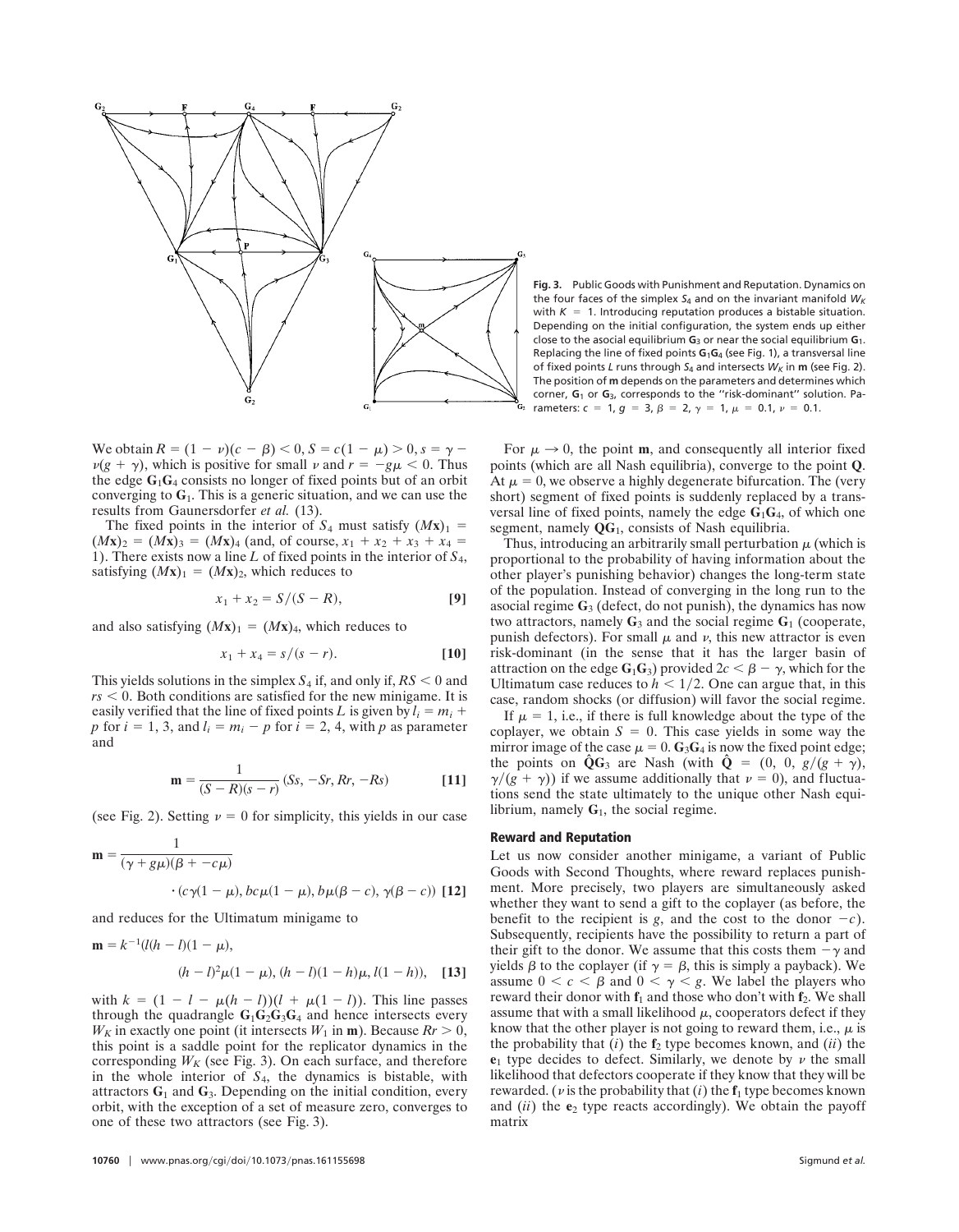

**Fig. 4.** Public Goods with Reward but without Reputation. Dynamics on the four faces of the simplex *S*<sup>4</sup> and on the invariant manifold  $W_K$  with  $K = 1$ . The edge  $G_2G_3$  is a line of fixed points, stable on  $G_3Q$ (closed circles) and unstable on **QG**<sup>2</sup> (open circles). Random shocks eventually drive the system to the stable asocial segment **G**3**Q**, where no one makes any gifts but some players would reward a gift-giver. Parameters:  $c = 1$ ,  $g = 3$ ,  $\beta = 2$ ,  $\gamma = 1$ ,  $\mu = \nu = 0$ .

$$
\begin{array}{c|cc}\n & f_1 & f_2 \\
\hline\n\mathbf{e}_1 & \beta - c, g - \gamma & -c(1 - \mu), g(1 - \mu). \\
\mathbf{e}_2 & (\beta - c)\nu, (g - \gamma)\nu & 0, 0\n\end{array} \qquad \qquad [14]
$$

Now  $R = (c - \beta)(1 - \nu) < 0, S = c(1 - \mu) > 0, r = \gamma - g\mu$ , which is positive if  $\mu$  is small, and  $s = (\gamma - g)\nu$ , which is negative.

If  $v = 0$  (no clue that the coplayer rewards), then  $\mathbf{G}_2\mathbf{G}_3$  consists of fixed points. As before, we see that the saturated fixed points (i.e., the Nash equilibria) on this edge form the segment **QG**<sup>3</sup> (with  $\mathbf{Q} = (0, c/\beta, (\beta - c)/\beta, 0)$  if  $\mu$  is also 0). But now, the flow along the edges leads from  $\mathbf{G}_2$  to  $\mathbf{G}_1$ , from there to  $\mathbf{G}_4$ , and from there to  $G_3$ . All orbits in the interior have their  $\alpha$  limit on  $G_2Q$ and their  $\omega$  limit on  $\mathbf{Q}G_3$ . If a small random shock sends a state from the segment  $G_2$ **Q** towards the interior, the replicator dynamics first amplifies the frequencies of the new strategies but then eliminates them again, leading to a state on **QG**3. If a small random shock sends a state from the segment **QG**<sup>3</sup> towards the interior, the replicator dynamics sends it directly back to a state that is closer to **G**3. Eventually, with a sufficient number of random shocks, almost all orbits end up close to **G**3, the asocial state (see Fig. 4).

For  $\nu > 0$ , the flow on the edge  $\mathbf{G}_2\mathbf{G}_3$  leads towards  $\mathbf{G}_3$ , so that the frame spanning the saddle-type surfaces  $W_K$  is cyclically oriented (see Fig. 5). As before, there exists now a line *L* of fixed points in the interior of  $S_4$ . The surface  $W_1$  consists of periodic orbits. If  $\Delta$  : =  $(\beta - \gamma)(1 - \nu) + (g - c)(\mu - \nu)$  is negative, all nonequilibrium orbits on  $W_K$  with  $0 \lt K \lt 1$  spiral away from this line of fixed points. On  $W_K$ , they spiral towards the heteroclinic cycle  $G_1G_2G_3G_4$ . All nonequilibrium orbits in  $W_K$  with  $K >$ 1 spiral away from that heteroclinic cycle and towards the line of fixed points. If  $\Delta$  is positive, the converse holds. If  $\Delta = 0$  (for instance, if  $\beta = \gamma$  and  $\mu = \nu$ ), then all orbits off the edges and the line *L* of fixed points are periodic. For  $\nu \rightarrow 0$ , we obtain again to a highly degenerate bifurcation replacing a one-dimensional continuum of fixed points (which shrinks towards  $Q$  as  $\nu$  decreases) by another, namely the edge  $G_2G_3$ .

We stress the highly unpredictable dynamics if  $\nu > 0$  and  $\Delta \neq$ 0. For one-half of the initial conditions, the replicator dynamics



**Fig. 5.** Public Goods with Reward and Reputation. Dynamics on the four faces of the simplex *S*<sup>4</sup> and on the invariant manifold  $W_K$  with  $K = 1$ . Introducing reputation destabilizes the asocial segment **G**3**Q** (see Fig. 4), leading to complex dynamical behavior. As before, the line of fixed points **G**2**G**<sup>3</sup> is replaced by the transversal line *L* running through *S*<sub>4</sub> and intersecting *W<sub>K</sub>* in **m**. For  $K = 1$ , periodic orbits appear with a center in **m**. Depending on the parameter values.  $\Delta$  determines the dynamics on  $W_K$  for  $K \neq 1$ . If  $\Delta < 0$ , then for  $K < 1$ , m turns into a source, and the state spirals towards the heteroclinic cycle  $G_1G_2G_3G_4$  and for  $K > 1$ , m becomes a sink, and all states spiral inwards and converge to **m**. If  $\Delta > 0$ , the converse holds, and for  $\Delta = 0$  all orbits are periodic. Small random shocks send the state from one manifold to another and hence change the value of *K*. Therefore, the system never converges. Parameters:  $c =$  $1, g = 3, \beta = 2, \gamma = 1, \mu = 0.1, \nu = 0.1.$